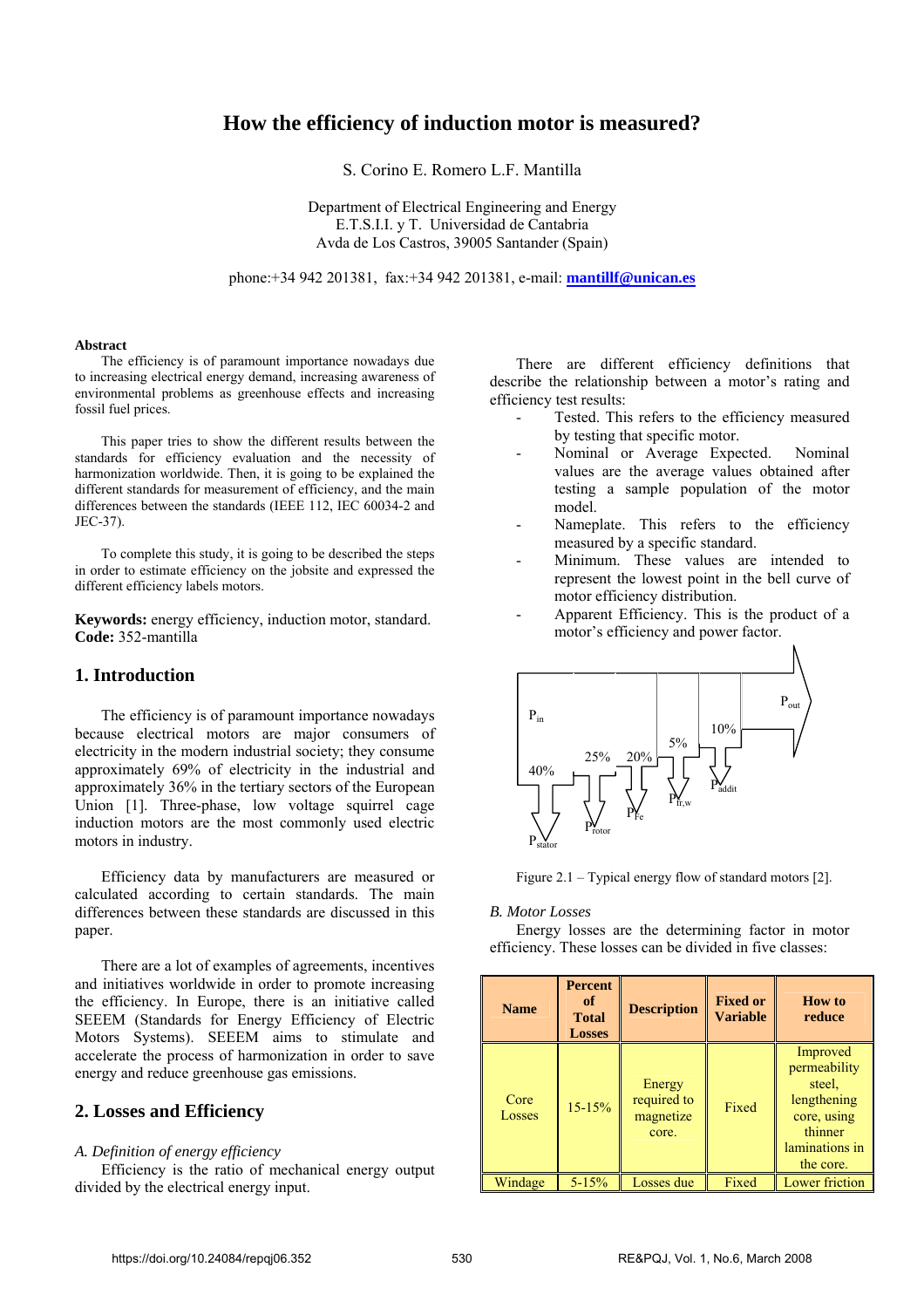| and<br>Friction                     |        | to bearing<br>friction and<br>air<br>resistance.<br>which is<br>primarily<br>caused by<br>the cooling<br>fan. |          | bearings,<br>improve fan<br>design and air<br>flow.                                                                                                      |
|-------------------------------------|--------|---------------------------------------------------------------------------------------------------------------|----------|----------------------------------------------------------------------------------------------------------------------------------------------------------|
| <b>Stator</b><br>Losses             | 25-40% | <b>Heating due</b><br>to current<br>flow<br>through the<br>resistance<br>of the stator<br>winding.            | Variable | Increasing the<br>volume of<br>copper wire in<br>the stator,<br>through<br>improved<br>stator slot<br>designs, and<br>by using<br>thinner<br>insulation. |
| Rotor<br>Losses                     | 15-25% | <b>Heating due</b><br>to $I^2R$<br>losses in the<br>rotor<br>conductive<br>bars.                              | Variable | Increasing the<br>size of rotor<br>conductive<br>bars and end<br>rings to<br>reduce<br>resistance.                                                       |
| <b>Additional</b><br>Load<br>Losses | 10-20% | Leakage<br>fluxes<br>induced by<br>load<br>currents and<br>various<br>other minor<br>losses.                  | Variable | <b>Various</b><br>design and<br>manufacturing<br>details.                                                                                                |

Table 2.1 – Classes of Motor Energy Losses [2].

The main difference between the standards emerges from the way in which the additional load losses, is treated. The IEC 34.2 standard assumes a standard value for the additional load losses at rated load of 0.5% of the input power. The new proposed IEC 61972 standard gives two possibilities for the assessment of the additional losses. The first one is a determination by means of the measured output power, as in the IEEE 112- B; the second one gives a fixed amount to every machine of the same rated power. The Japanese JEC standard 37 completely neglects the additional load losses.

$$
P_{addit} = (P_{in} - P_{out}) - (P_{Fe} + P_{stator} + P_{rotor} + P_{fr,w})
$$
 (1)

## **3. Motor Efficiency Testing Standards**

There are several different motor testing standards which prescribe specific procedures, such as what test equipment may be used, how long the motor is to run prior to testing, how loads are to be applied, what data are to be collected, and how various losses are to be measured.

The next table shows test standards for medium size induction motors that are used in different parts of the world.

| United         | Institute of Electric and EEE 112 |                  |
|----------------|-----------------------------------|------------------|
| <b>States</b>  | <b>Electronic Engineers</b>       |                  |
| United         | American National                 | C50.20 (based on |
| <b>States</b>  | <b>Standards Institute</b>        | <b>IEEE 112)</b> |
| United         | National Electrical               | MG1-12.58.1      |
| <b>States</b>  | <b>Manufacturers Association</b>  | (based on IEEE   |
|                |                                   | 112)             |
| Canada         | <b>Standards</b><br>Canadian      | $C-390$          |
|                | Association                       |                  |
| International  | International                     | <b>IEC 34-2</b>  |
|                | Electrotechnical                  |                  |
|                | Commission                        |                  |
| Japan          | Japanese Electrotechnical         | $JEC-37$         |
|                | Committee                         |                  |
| Great          | <b>British Standards</b>          | <b>BS-269</b>    |
| <b>Britain</b> |                                   |                  |

Table 3.1 – Motor Testing Standards [2].

#### *A. IEEE Standard 112*

The Institute of Electric and Electronic Engineers (IEEE) Standard 112, Standard Test Procedures for Polyphase Induction Motors and Generators, is the standard used for testing induction motors in the United States.

This standard includes a total of ten test methods for efficiency. Next, we'll quote the most important:

- Method A: Simple Input-Output. This method is used to load the motor while the torque and speed are measured to calculate load. This is limited to small motors.
- Method B: Input-Output with loss segregation (or separation). This method uses a dynamometer. This is an instrument that maintains a constant torque resistance, allowing motor load to be calculated. This test can be used in motors from 1 to 250hp.
- Method C: Back to back machine test with separation of losses. One machine is operated as a motor while the other becomes a generator, returning power back to the electrical grid. The efficiency is measured by dividing the total losses by two.
- Method F: Equivalent circuit calculation. This is usually the least accurate way to calculated motor efficiency because such a large portion of losses are not directly measured.

The IEEE 112-B standard estimates the efficiency by the direct method:

$$
\eta_{DM} = \frac{P_{out}}{P_{in}} \tag{2}
$$

The electric input power is measured using a highaccuracy wattmeter and the output power is measured using a speed sensor and a torque sensor. This is an accurate method, if the instrumentation has the desired accuracy and the test procedure is followed rigorously.

#### *B. IEC Standard 60034-2*

The IEC's test can be classified in three types: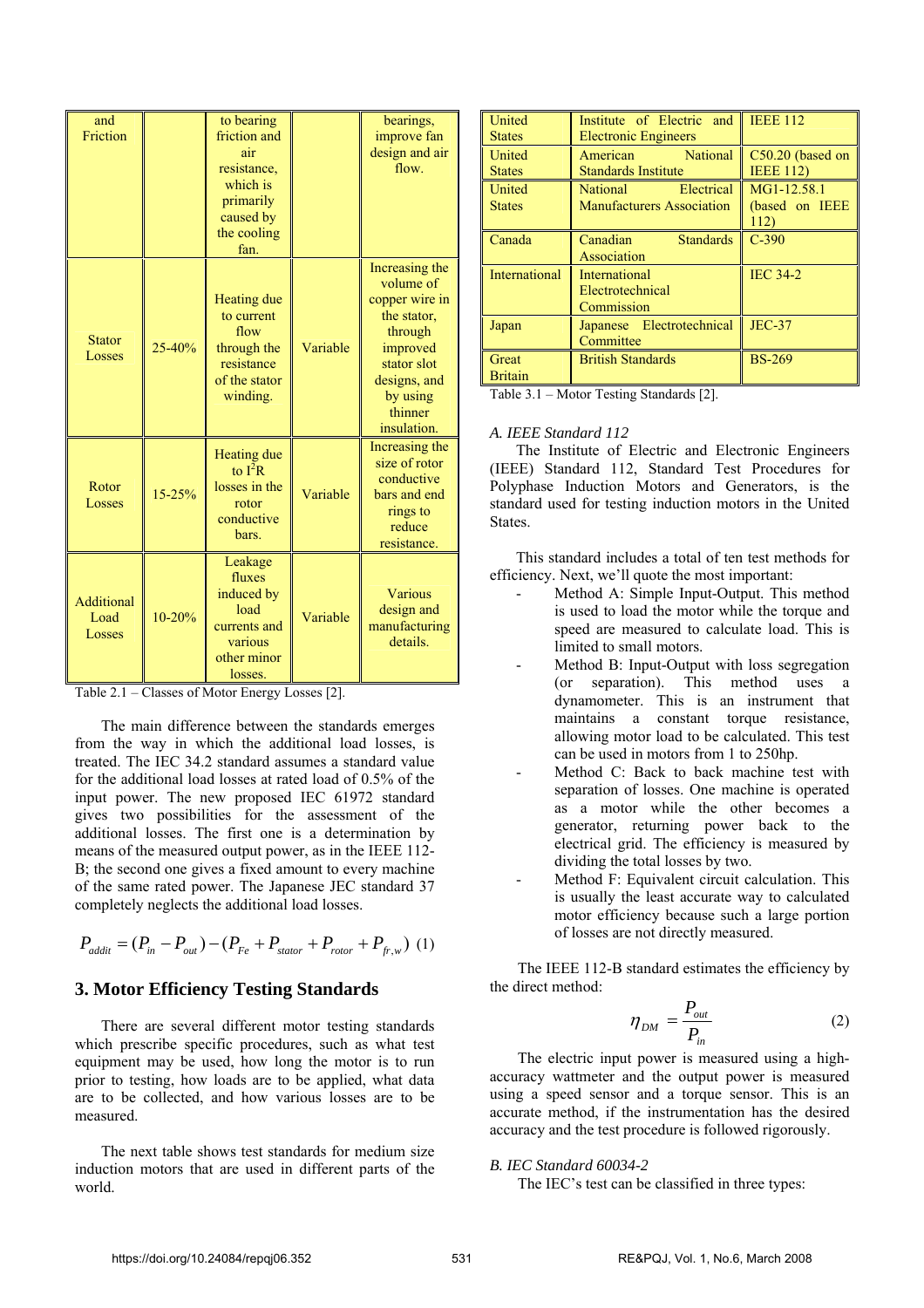- Input-Output Measurement Power of one machine: This involves the measurement of mechanical input or output power.
- Input-Output Measurement Power in back-toback machines: This eliminates the measurement of mechanical input or output power.
- Measurement Real Losses of one machine: It is applied in order to calculate the total or particular losses.

It is distinguished two ways of efficiency measurement: in the direct method, the input and output power are measured directly, as the expression (2); and the indirect method measures the losses, output power is equal losses plus input power (3).

$$
\eta_{IM} = 1 - \frac{P_{losses}}{P_{in}} \tag{3}
$$

In the next paragraph, it is going to be explained the different methods that are included in this standard:

- *Method of Tared Motor.*
	- The machine is separated of the electrical grid and it is disconnected of its driver motor. It is achieved the full load speed thanks to the tared motor. The mechanical power that is transmitted by from the tared motor to shaft, are the power losses of the machine.
	- *Method with Power Factor zero.* The machine operates unloaded, full load speed and power factor near zero. The excitation current is regulated in order to achieve the nominal current in the primary.
	- *Method of deceleration.* Consist in the measurement of the time applying in its deceleration. This method lets the measurement the mechanical losses, core losses and short-circuit losses.
- *Method back-to-back.* This method can be applied when two equal machines are available. One of them operates as a motor and the other one, as a generator.
- *Method calorimetric.* This method is being studied.

#### *C. Comparative cases between Standards*

The comparative cases try to prove the disagreement between different standard methods.

The following graphics are supported in a study of University of Nottingham published by CEMEP 2005.

Seven motors were tested with Standard IEEE 112- E, Standard IEEE 112-B, EN 60034-2, and IEC 61972. The tests were done different sizes of motors such as 11kW, 75kW and 110kW.

The results can be seen in the figures 3.1, 3.2 and 3.3:



Figure 3.1 – University of Nottingham: Result of 1 of 5 motors of 11kW [5].



Figure 3.2 – University of Nottingham: Result of 1 of 5 motors of 75kW [5].



Figure 3.3 – University of Nottingham: Result of 1 of 5 motors of 110kW [5].

The following table shows the results of 13 motors tested in Natural Resources Canada:

| <b>Size</b>       | <b>Efficiency</b><br>with<br>indirect<br>method | <b>Efficiency</b><br>with Eh-star<br>method | <b>Difference</b><br>in<br>percentage<br>points |
|-------------------|-------------------------------------------------|---------------------------------------------|-------------------------------------------------|
| (hp)              | $\frac{1}{2}$                                   | (%)                                         | (p.p.)                                          |
| $\overline{2}$    | 84.7                                            | 85.1                                        | 0.42                                            |
| 5                 | 88.7                                            | 88.7                                        | 0.00                                            |
| 5                 | 86.7                                            | 86.5                                        | $-0.21$                                         |
| 10                | 89.7                                            | 89.6                                        | $-0.04$                                         |
| 10                | 91.0                                            | 91.1                                        | 0.09                                            |
| 20                | 93.2                                            | 93.4                                        | 0.17                                            |
| 50                | 92.8                                            | 93.1                                        | 0.28                                            |
| 55 <sub>k</sub> W | 92.5                                            | 93.1                                        | 0.54                                            |
| 75                | 93.0                                            | 93.2                                        | 0.16                                            |
| 90 <sub>k</sub> W | 93.7                                            | 94.4                                        | 0.71                                            |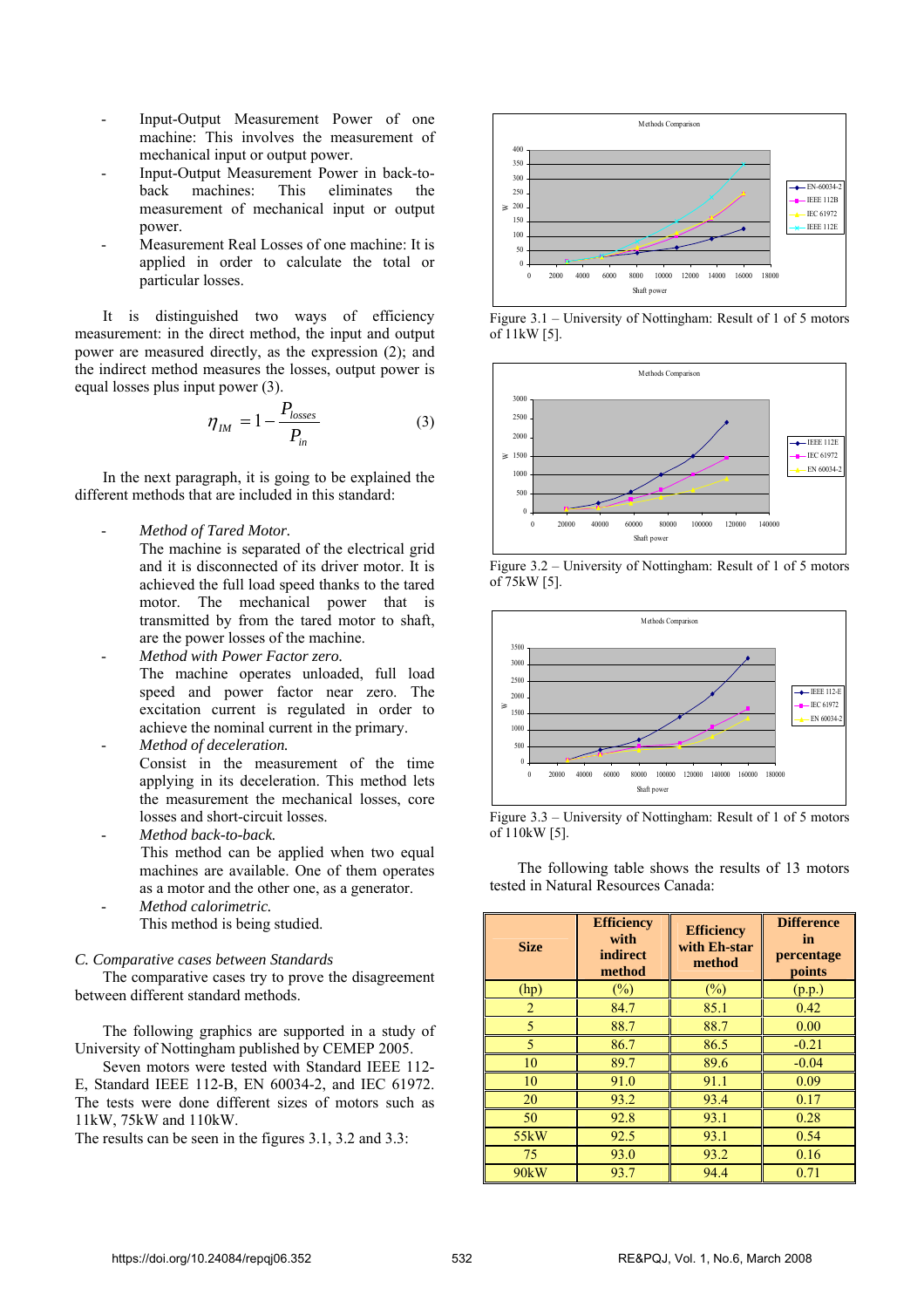| $1 \cap F$<br>سد | 94<br>$\Omega$<br>т. | 0 <sup>5</sup> | $\Omega$ |
|------------------|----------------------|----------------|----------|
| 150              |                      | 96.2           |          |
| 200              |                      |                |          |

Table 3.2 – Results of 13 test, published at the Motors Summit 2007 in Zurich [5].

The eh-star method consist an asymmetric feeding of a three-phase induction motor. The unbalanced condition is obtained by operating the motor in star connection and then switching from normal three phase to single phase operation where the disconnected phase is connected back to the supply through a resistor. Eh-star is an economical method with good accuracy where stray load losses are calculated mathematically.

## **4. Estimation Efficiency on the Jobsite**

Three steps are used to estimate efficiency and load. First, use input power, line current or slip measurements to identify the load imposed on the motor. Second, obtain a motor part-load efficiency value. Finally, obtain a modified load using the power measurement at the motor terminals and the part-load efficiency value.

## *A. Input Power Measurements*

You can then quantify the motor's part-load by comparing the measured input power under load to the power required when the motor operates at rated capacity. The relationship is shown in equation (4)

$$
Load = \frac{P_i}{P_{ir}} \times 100\% \tag{4}
$$

With Load the output power as a % of rated power,  $P_i$ , the measured three phase power in kW; and  $P_i$  the input power al full rated load in kW.

#### *B. Line Current Measurements*

The current load estimation method is recommended when only amperage measurements are available.

In the low load region, current measurements are no longer a useful indicator of load.

Thus, root mean square current measurements should always be corrected for voltage.

#### *C. The Slip Method*

The slip method is recommended when only motor operating speed measurements are available.

The motor load can be estimated with slip measurements as shown in equation (5):

$$
Load = \frac{I}{I_r} \times \frac{V}{V_r} \times 100\% \tag{5}
$$

With Load, as output power as a % of rated power, I is the RMS current (mean of 3 phases);  $I_r$  the nameplate rated current; V, the RMS voltage, mean line to line of 3 phases; and  $V_r$ , the nameplate rated voltage.

As an example [8], suppose a 460V motor's "true" full-load rpm is 1760. The slip is 40rpm. NEMA allows  $\pm 20\%$  difference between actual slip and nameplate slip when the ambient temperature is 25ºC. Thus, depending upon manufacturing and test variations, the nameplate could properly be stamped 1760±20% of 40rpm:

> Maximum slip  $= 48$ ; rpm  $= 1752$ Minimum slip =  $32$ ; rpm =  $1768$

The accuracy of the slip method is, however, limited by multiple factors, and is generally not recommended for determining motor loads in the field.

## **5. Identification of Efficiency on the Market**

A classification scheme was introduced that categorized motors into three efficiency classes depending on motor type, number of poles, and most importantly, size (see figure 5.1). There are three labels in order to classify the efficiency: Eff1, Eff2 and Eff3.

This classification is possible thanks to voluntary agreement between CEMEP (the European Committee of Manufacturers of Electrical Machines and Power Electronics) and the European Commission.



Figure 5.1 – Energy efficiency classification scheme for a range of two poles motors from different manufacturers [3].



Figure 5.2 – Efficiency labels [3].

The motors included in this scheme are defined as totally enclosed fan ventilated (IP 54 or IP 55), three phase A.C. squirrel cage induction motors, 50 Hz, S1 duty class.

| kW | Eff3     | Eff <sub>2</sub> | Eff1        |
|----|----------|------------------|-------------|
|    | < 76.2   | >76.2            | >83.8       |
|    | < 78.5   | $\geq 78.5$      | $\geq 85.0$ |
|    | < 81.0   | >81.0            | >86.4       |
|    | $<$ 82.6 | >82.6            | >87.4       |